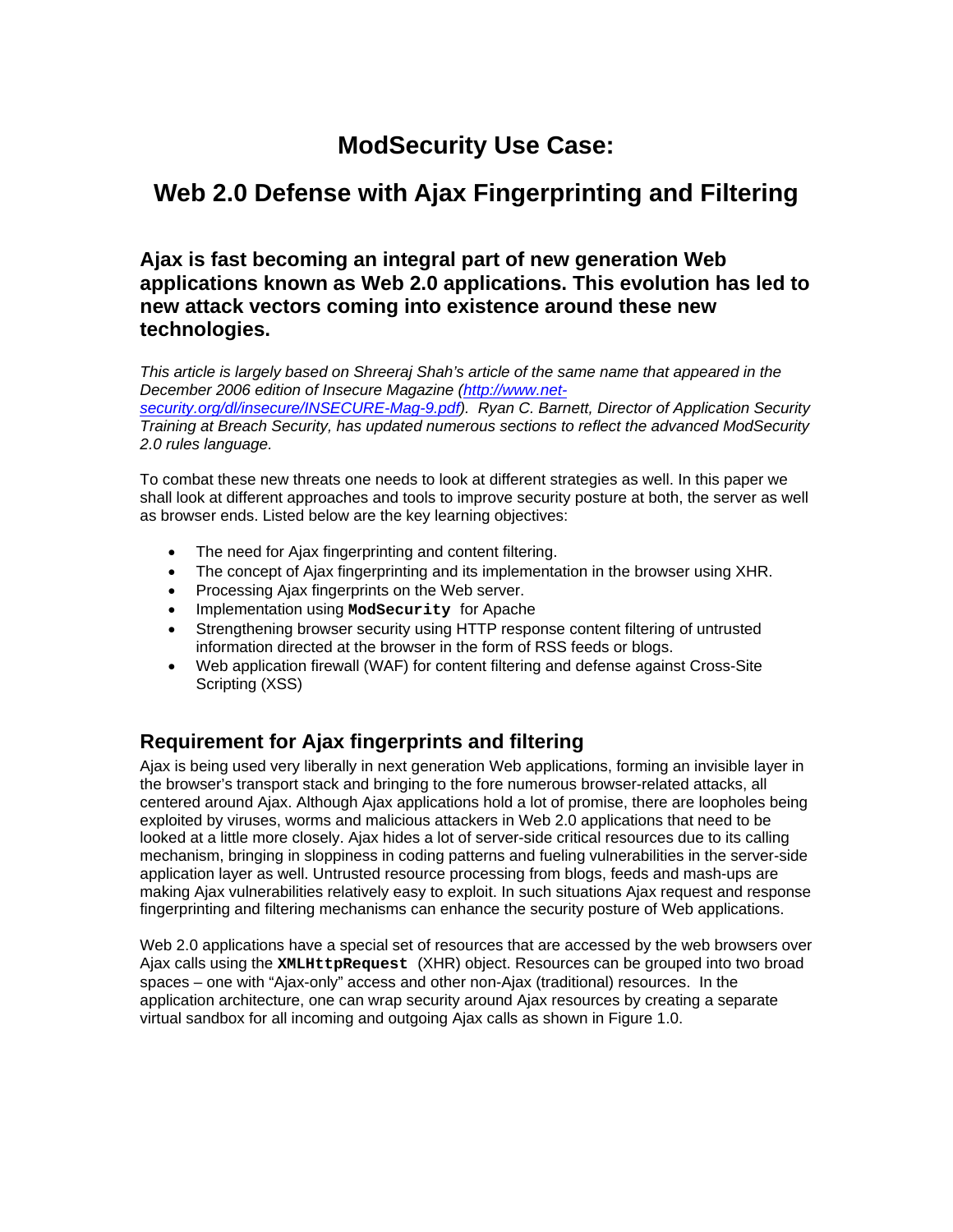

*Figure 1.0 – Ajax sandbox on the server-side.* 

"Ajax-Only" modules access third-party resources such as blogs and feeds using their own proxy code. These proxies are essential since direct cross-domain access with Ajax is not possible. However, JavaScript scripts residing in the browser can access database streams directly over JSON or a JavaScript array as shown in Figure 1.0. Ajax resources serve a lot of untrusted and unfiltered information to the browser, in the process leaving an end-users' browser vulnerable to several client side attacks such as XSS and XSRF.

To provide better security framework to both applications and browsers, Ajax resources on the server-side can be defended by applying Ajax fingerprinting methods. The key question, however, that we need to ask is, "is there a way to identify an HTTP Ajax call?" It would be easy to build several security controls for both application and browser security provided an Ajax call can be fingerprinted. This is the topic of discussion in this article.

Applying firewall rules for incoming traffic is always important, but in an Ajax-Only framework, filtering outgoing traffic is of greater importance given the fact that the application serves untrusted information to the browser in the current application DOM context. Put simply, if a DOM-based XSS attack is successful, the client session can be hijacked with ease. This application may be running a banking system, financial transactions, mailing system or blogs. Losing session information can result in financial or non-financial losses.

# **Implementing Ajax fingerprinting – Adding extra HTTP headers**

To implement Ajax fingerprinting, we need to first identify the **HTTP GET** and **POST** request structure for Ajax calls. Figure 2.0 illustrates a simple example of an Ajax call. The browser loads the "news.html" page. Clicking the link "Get today's headline", will make a backend Ajax call to the server requesting for the "/ajax-only/headline" resource. The code snippet in Listing 1.0 gets executed by the browser when a "click" action occurs. i.e. the get Headline () function is invoked.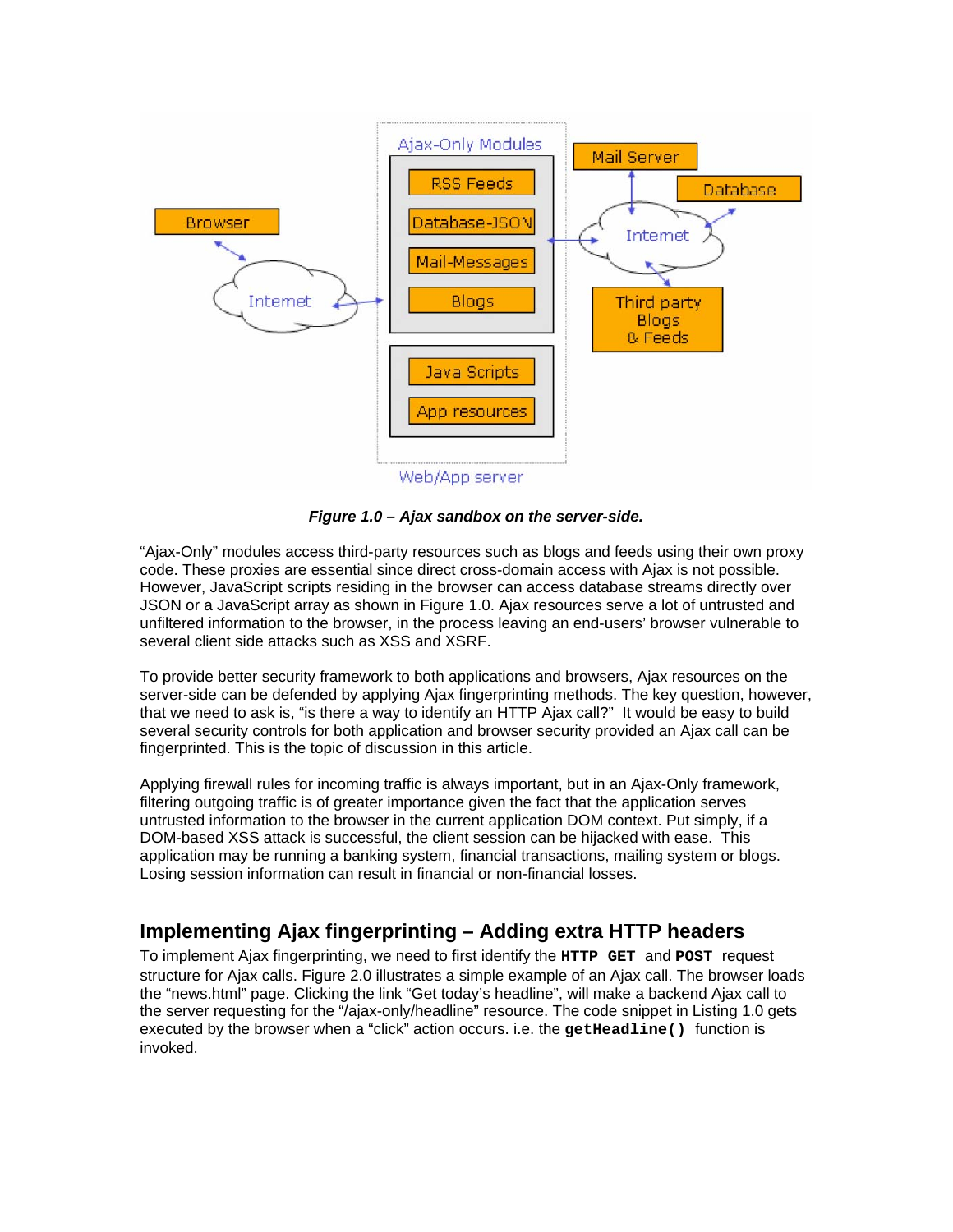

*Figure 2.0 – Sample Ajax call.* 

```
function getHeadline() 
{ 
// Intializing the XHR Object 
var http; 
if(window.XMLHttpRequest) { 
http = new XMLHttpRequest(); 
} else if (window.ActiveXObject) { 
http=new ActiveXObject("Msxml2.XMLHTTP"); 
if (! http) { 
http=new ActiveXObject("Microsoft.XMLHTTP"); 
} 
} 
// Building a request 
http.open("GET", "/ajax-only/headline", true); 
// Getting ready for response processing 
http.onreadystatechange = function() 
{ 
if (http.readyState == 4) { 
var response = http.responseText; 
document.getElementById('result').innerHTML = response; 
} 
} 
//Sending Async request on the wire 
http.send(null); 
}
```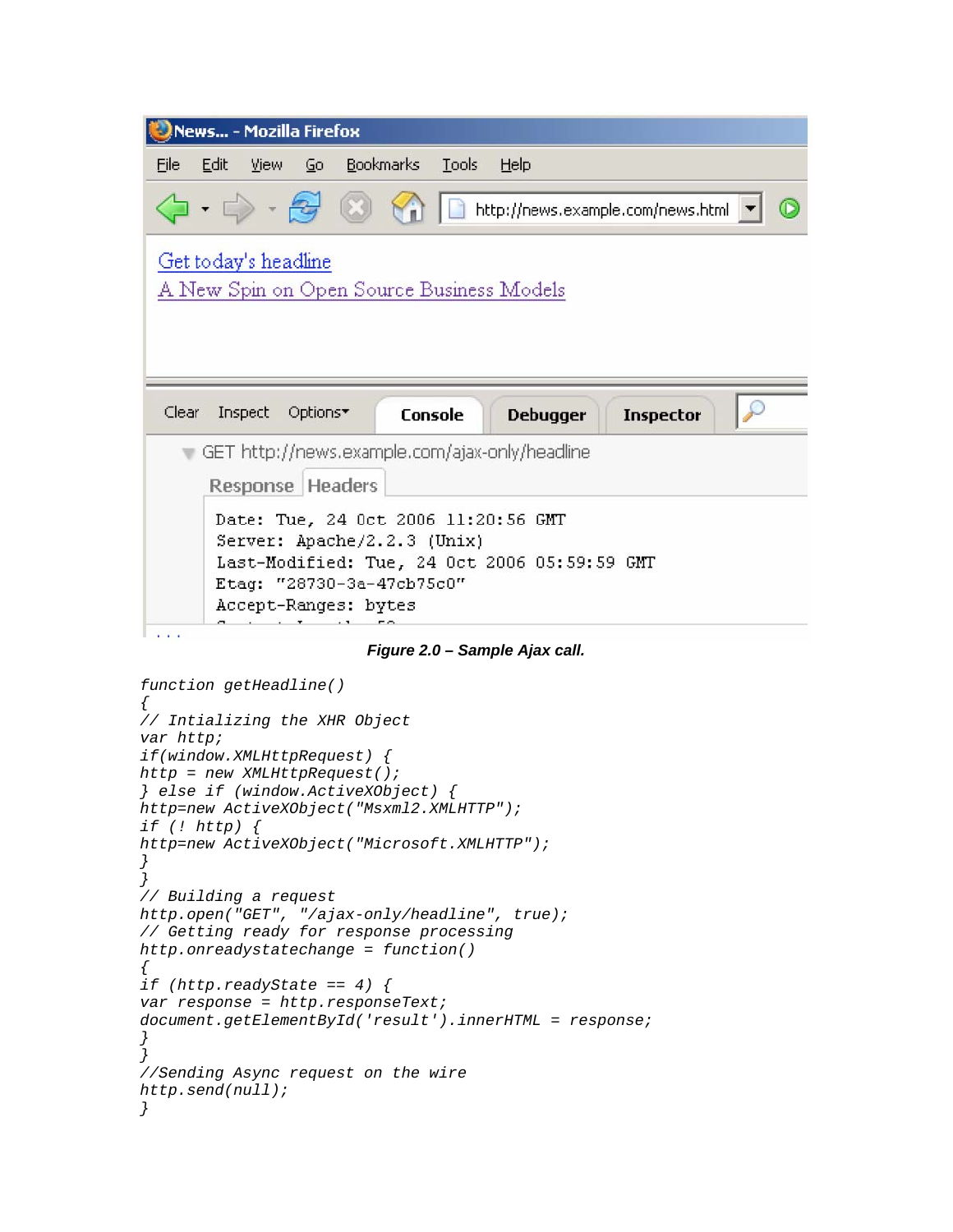#### *Listing 1.0 - The getHeadline() function.*

The following GET request will be sent to the Web server:

```
GET /ajax-only/headline HTTP/1.1 
Host: news.example.com 
User-Agent: Mozilla/5.0 (Windows; U; Windows NT 5.0; en-US; rv:1.8.0.6) 
Gecko/20060728 
Firefox/1.5.0.6 
Accept: 
text/xml,application/xml,application/xhtml+xml,text/html;q=0.9,text/pla
in; q=0.8, image/png, */*; q=0.5Accept-Language: en,en-us;q=0.5 
Accept-Encoding: gzip,deflate 
Accept-Charset: ISO-8859-1,utf-8;q=0.7,*;q=0.7 
Keep-Alive: 300 
Connection: keep-alive
```
A cursory glance at the request gives no indication that the request is made by the XHR object from within the browser. It is possible to add an extra header to the HTTP request as per XHR's methods that would aid in identifying and fingerprinting the Ajax call.

```
// Building request 
http.open("GET", "/ajax-only/headline", true); 
http.setRequestHeader("Ajax-Timestamp",Date())
```
Modify the code snippet in Listing 1.0 to attach an "Ajax-Timestamp" header to the outgoing HTTP requests. By using the output of the **Date()** function and a browser fingerprinting technique, we can identify browsers as well.

Now, click the same link again. This is the GET request that will be generated on the wire:

```
GET /ajax-only/headline HTTP/1.1 
Host: news.example.com 
User-Agent: Mozilla/5.0 (Windows; U; Windows NT 5.0; en-US; rv:1.8.0.6) 
Gecko/20060728 
Firefox/1.5.0.6 
Accept: 
text/xml,application/xml,application/xhtml+xml,text/html;q=0.9,text/pla
in; q=0.8, image/png, */*; q=0.5Accept-Language: en,en-us;q=0.5 
Accept-Encoding: gzip,deflate 
Accept-Charset: ISO-8859-1,utf-8;q=0.7,*;q=0.7 
Keep-Alive: 300 
Connection: keep-alive 
Ajax-Timestamp: Tue Oct 24 2006 17:37:46 GMT+0530 (India Standard Time)
```
Look closely at the GET request. From this GET request we can determine the fingerprint of the Ajax call. On the server we receive the following timestamp header:

#### **Ajax-Timestamp: Tue Oct 24 2006 17:37:46 GMT+0530 (India Standard Time)**

This fingerprinting technique helps in determining the type of client code that has sent this request. It is possible to lockdown resources for just the right client on the server side as well. This type of header is harder to add by automated crawlers and bots since the logic and calls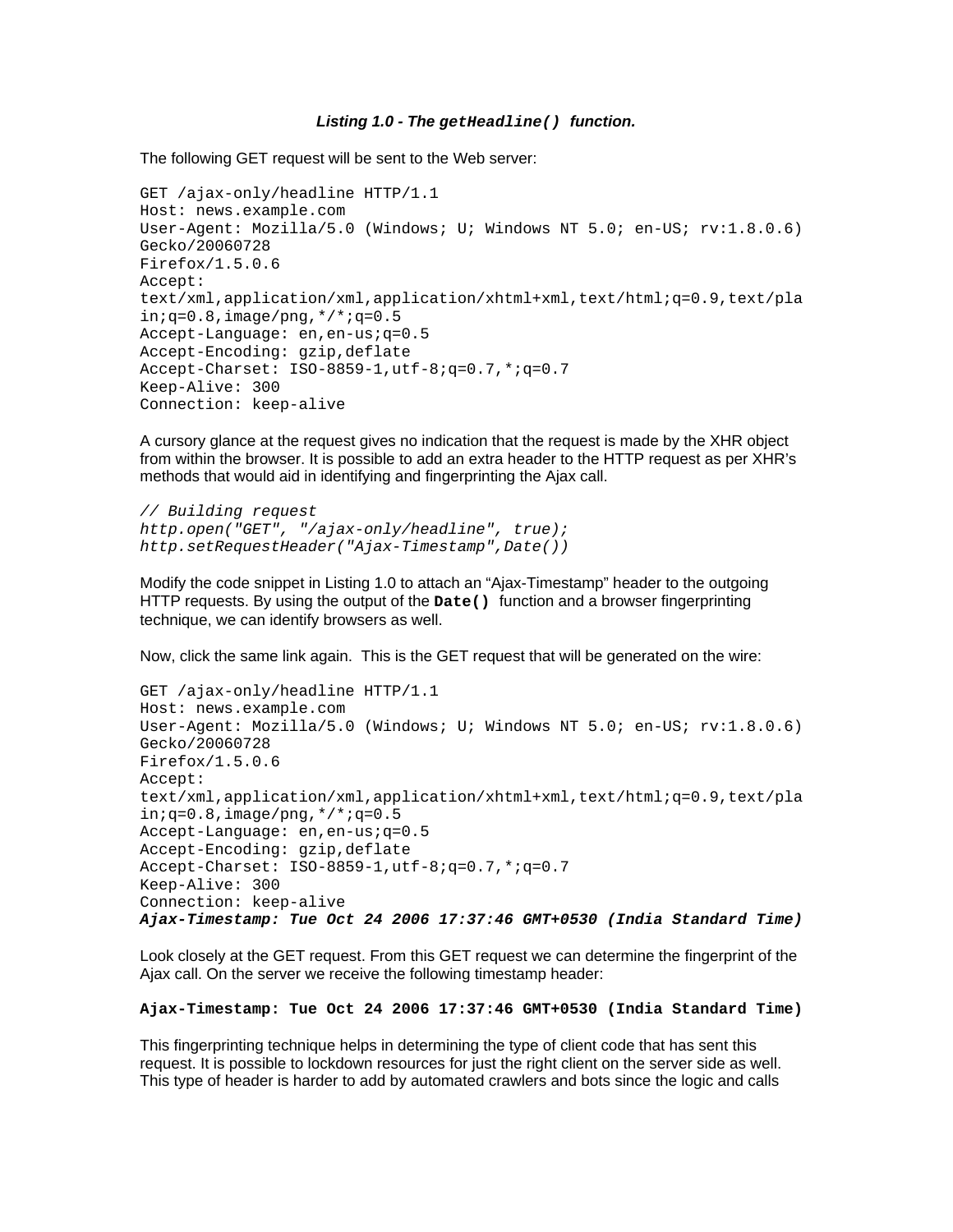need to be understood first. Consequently, automated attacks on your Ajax resources can be avoided.

Fingerprinting is just a starting point for securing Ajax resources. It is possible to build a security control around this extra header mechanism. You can add JavaScript libraries in your client-side code and use MD5 hashing and other encryption methods. The XHR object controls the POST method along with buffer that the client sends to the server. A secure tunnel can be built over HTTP using Ajax calls by encrypting data as well along with the extra header – another option that needs to be explored.

### **Detecting Ajax fingerprints on the Web server**

We have Ajax fingerprints on an outgoing request from the browser. The Web application passes JavaScript to the browser in such a way that each legitimate request made by the browser has correct fingerprints. All that remains to be done is to process the request on the Web server prior to serving the resource to the browser. This will be our first line of defense for Ajax-locked resources. We can build a defense bundled into the Web application firewall. We shall utilize ModSecurity for the Apache platform. Let us see this approach in a little detail.

## **Leveraging ModSecurity web application firewall**

**ModSecurity -** (http://www.modsecurity.org) is an application-level firewall that fits into the Apache Web server as a module. After the firewall is loaded into Apache (by modifying **httpd.conf**), start adding filtering rules. We shall add a specific ruleset for Ajax fingerprinting. Here is a sample rule using the new ModSecurity 2.0 rules language.

```
<IfModule mod_security2.c> 
SecRuleEngine On 
SecRequestBodyAccess On 
SecDebugLog logs/modsec_debug_log 
SecDebugLogLevel 3 
SecAuditLogType Serial 
SecAuditEngine RelevantOnly 
SecAuditLogRelevantStatus "^(?:5|4\d[^4])" 
SecAuditLog logs/mod_audit_log 
SecDefaultAction "phase:2,deny,log,status:500
t:urlDecodeUni,t:htmlEntityDecode,t:lowercase" 
<LocationMatch ^/ajax-only/> 
# Filtering incoming content 
SecRuleInheritance On 
# Deny the request if the custom Ajax header is not present 
SecRule &REQUEST_HEADERS:Ajax-Timestamp "@eq 0" 
# Deny the request if the custom Ajax header does not contain expected 
# data 
SecRule REQUEST HEADERS: Ajax-Timestamp
"!^\w{3}\s\w{3}\s\d{2}\s\d{4}\s\d{1,2}\:\d{2}\:\d{2}\sGMT(\+|-
)\d{4}\s\(\w+\s\w+\s\w+\)$"
</LocationMatch> 
</IfModule>
```
In above code snippet, the first few lines will set up the engine with logging enabled. The most critical ruleset that we want to set up is for the "Ajax-Only" section. All Ajax-serving resources reside in the /ajax-only/ folder. Hence, we define our Ajax sandbox on the server by adding the "LocationMatch" tag with the correct folder. All incoming requests to "Ajax-Only" must have a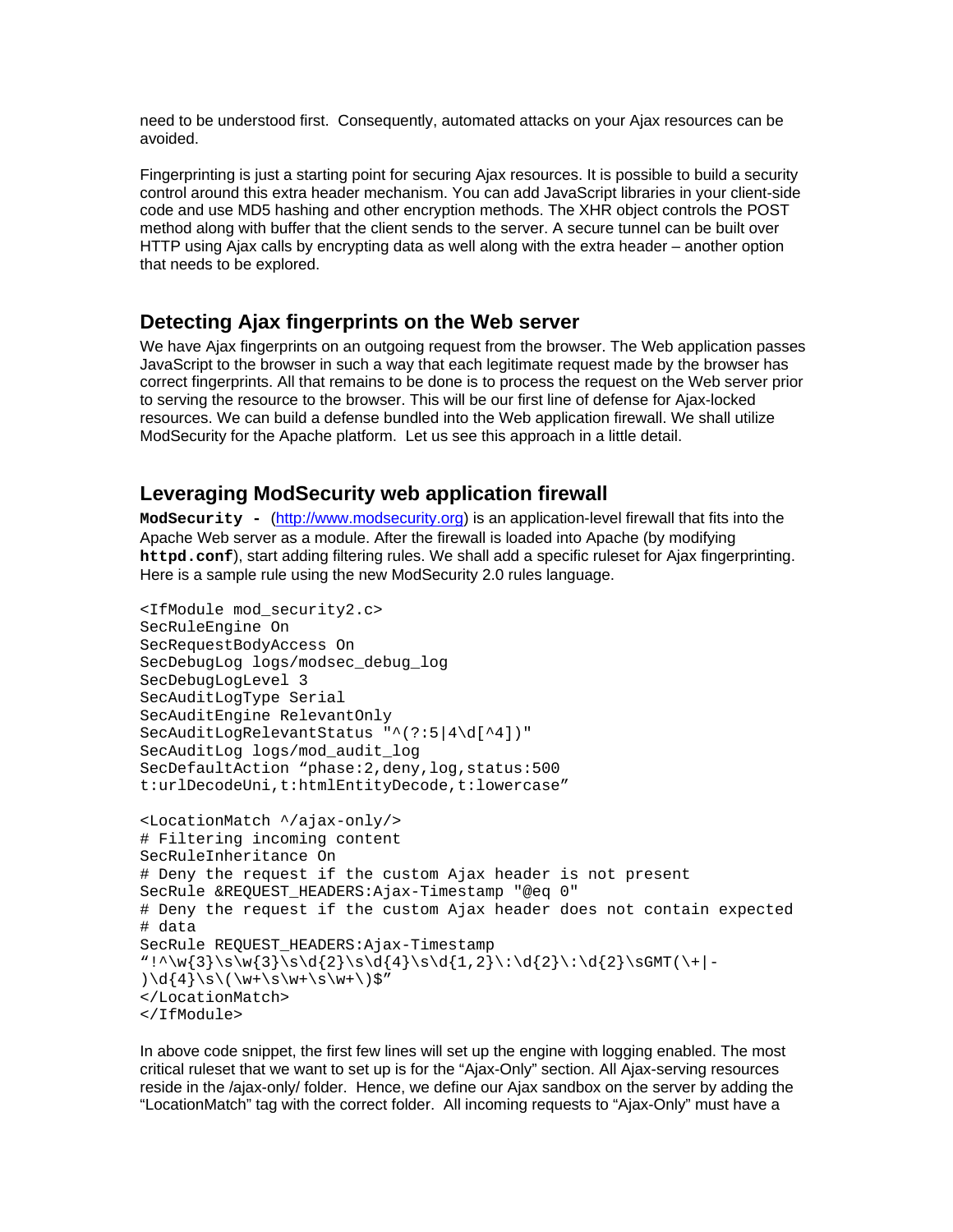proper Ajax-Timestamp. Apache will not serve any request that does not include this timestamp. These are the key filter rules at the application firewall.

```
SecRule &REQUEST_HEADERS:Ajax-Timestamp "@eq 0" 
SecRule REQUEST_HEADERS:Ajax-Timestamp 
"!^\w{3}\s\w{3}\s\d{2}\s\d{4}\s\d{1,2}\:\d{2}\:\d{2}\sGMT(\+|-
)\d{4}\s\(\w+\s\w+\s\w+\)$"
```
We chop off the "Ajax-Timestamp" header; if it is empty, not present or does not contain data in the specified Date format, a "500" error is thrown back, as shown in the following screenshot.

```
root@host:/home/root# nc news.example.com 80 
GET /ajax-only/header HTTP/1.0
```
#### **HTTP/1.1 500 Internal Server Error**

```
Date: Wed, 25 Oct 2006 15:17:21 GMT 
Server: Apache/2.2.3 (Unix) 
Content-Length: 607 
Connection: close 
Content-Type: text/html; charset=iso-8859-1
```

```
<!DOCTYPE HTML PUBLIC "-//IETF//DTD HTML 2.0//EN"> 
<html><head> 
<title>500 Internal Server Error</title> 
</head><body>
```
Now, if we send a "proper" header to the server, we receive this response: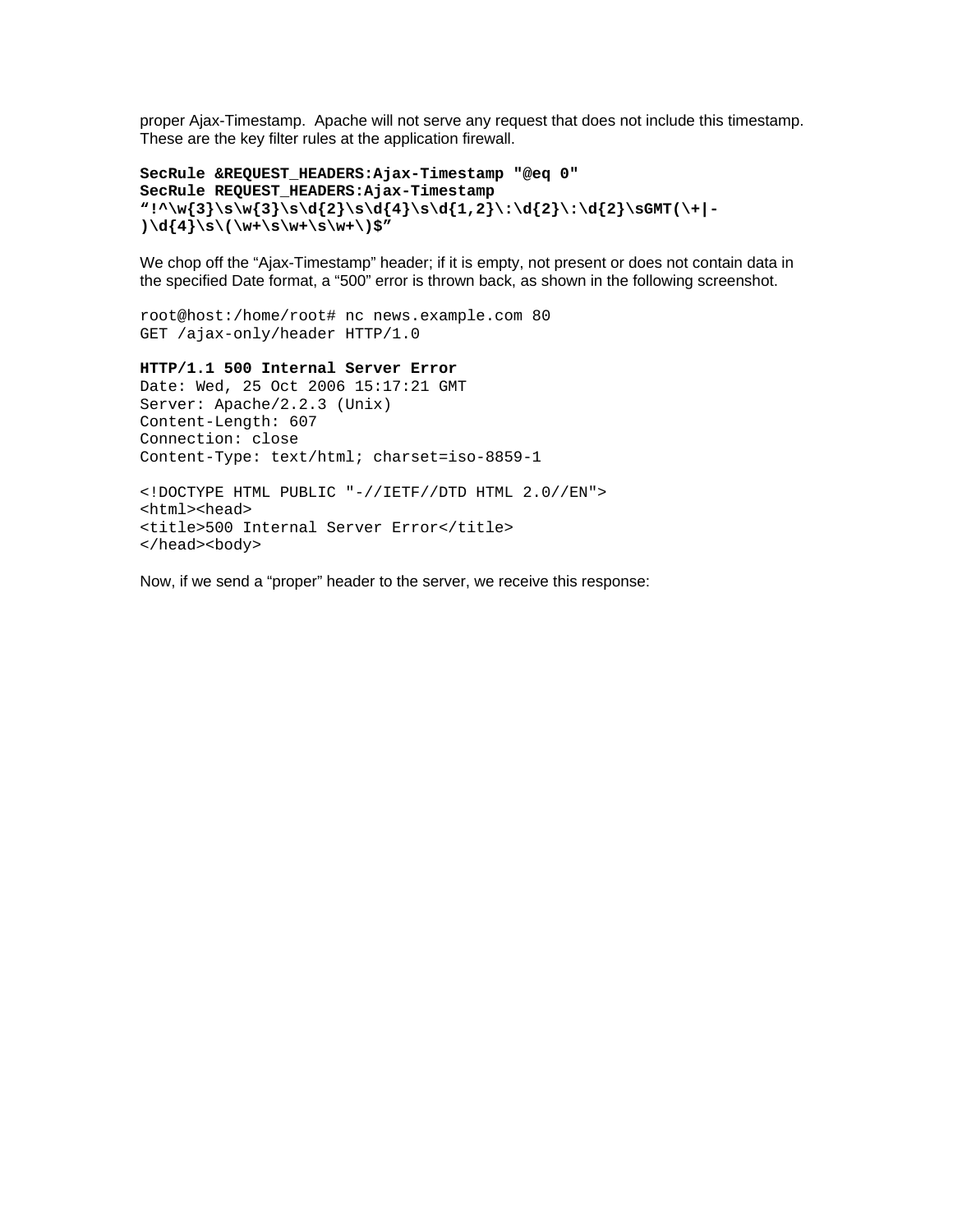| News - Mozilla Firefox    |      |    |                                                                                    |
|---------------------------|------|----|------------------------------------------------------------------------------------|
| Edit<br>File              | View | Go | Bookmarks<br>Tools<br>Help                                                         |
|                           |      |    | http://news.example.com/news.html v G Go G                                         |
|                           |      |    | Get today's headline ULive HTTP headers                                            |
| A New Spin on Oper        |      |    | Headers<br>Generator   Config   About                                              |
|                           |      |    | <b>HTTP Headers</b>                                                                |
|                           |      |    | GET /ajax-only/headline HTTP/1.1                                                   |
|                           |      |    | Host: news.example.com                                                             |
|                           |      |    | User-Agent: Mozilla/5.0 (Windows; U; Windows NT 5.0; en-US; rv:1.8.0.7) Gecko/2    |
|                           |      |    | Accept: text/xml,application/xml,application/xhtml+xml,text/html;q=0.9,text/plain; |
|                           |      |    | Accept-Language: en, en-us; q=0.5                                                  |
|                           |      |    | Accept-Encoding: gzip, deflate                                                     |
|                           |      |    | Accept-Charset: ISO-8859-1, utf-8; q=0.7,*; q=0.7                                  |
|                           |      |    | Keep-Alive: 300                                                                    |
|                           |      |    | Connection: keep-alive                                                             |
|                           |      |    | Ajax-Timestamp: Wed Oct 25 2006 20:58:05 GMT+0530 (India Standard Time)            |
|                           |      |    | HTTP/1.x 200 OK                                                                    |
|                           |      |    | Date: Wed, 25 Oct 2006 15:24:35 GMT                                                |
|                           |      |    | Server: Apache/2.2.3 (Unix)                                                        |
|                           |      |    | Last-Modified: Tue, 24 Oct 2006 05:59:59 GMT                                       |
|                           |      |    | Etag: "28730-3a-47cb75c0"                                                          |
|                           |      |    | Accept-Ranges: bytes                                                               |
| http://news.example.com/i |      |    | Content-Leogth: 58<br>$\overline{ }$                                               |

*Figure 3.0 – Ajax request with the correct Timestamp.* 

The correct Ajax fingerprint in the HTTP request provides an entry to resources. This example demonstrates that a web application firewall can be utilized in the right context for Ajax resources.

## **Implementing content filtering to defend against XSS 2.0**

XSS attacks are steadily mounting in Ajax frameworks. Ajax makes a backend call to various third-party resources such as RSS feeds or blogs. Since Ajax can not directly make these calls to the target site, calls are routed through server-side proxy code. It is important to filter out bad content originating from third-party untrusted sources and directed to the end user's browser. One of the approaches that can be adopted is by adding rulesets into the Web application firewall (WAF) for all third-party information modules. Here is an example that demonstrates this approach. Once again we can use ModSecurity to enable response filtering on HTTP/HTTPS content. We add certain rules.

<IfModule mod\_security2.c> SecRuleEngine On SecRequestBodyAccess On **SecResponseBodyAccess On SecResponseBodyMimeType text/xml text/plain text/html**  SecDebugLog logs/modsec debug log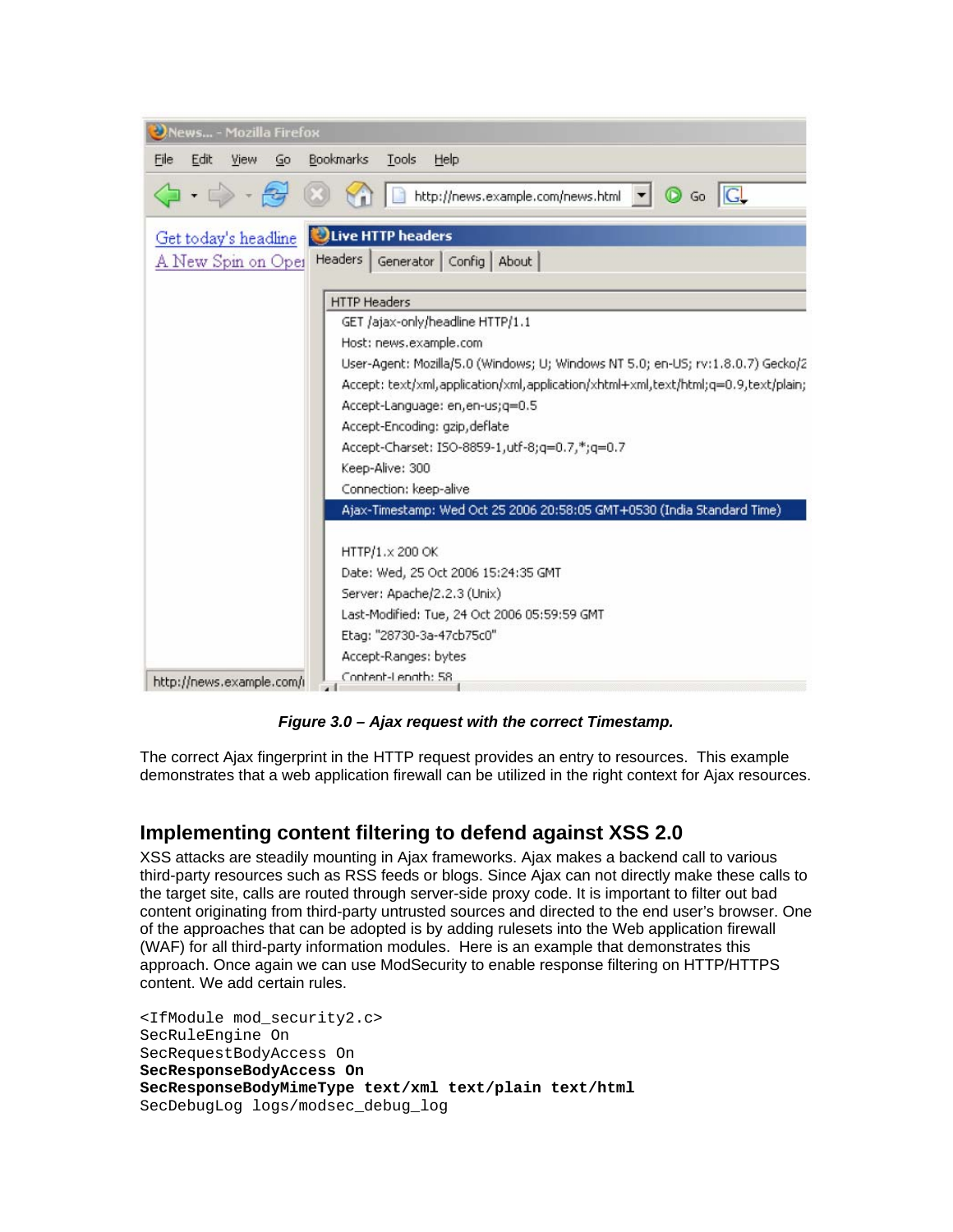```
SecDebugLogLevel 3 
SecAuditLogType Serial 
SecAuditEngine RelevantOnly 
SecAuditLogRelevantStatus "^(?:5|4\d[^4])" 
SecAuditLog logs/mod_audit_log 
SecDefaultAction "phase:2,deny,log,status:500
t:urlDecodeUni,t:htmlEntityDecode,t:lowercase" 
<LocationMatch ^/ajax-only/> 
# Filtering incoming content 
SecRuleInheritance On 
# Deny the request if the custom Ajax header is not present 
SecRule &REQUEST_HEADERS:Ajax-Timestamp "@eq 0" 
# Deny the request if the custom Ajax header does not contain expected 
# data 
SecRule REQUEST_HEADERS:Ajax-Timestamp 
"!^\w{3}\s\w{3}\s\d{2}\s\d{4}\s\d{1,2}\:\d{2}\:\d{2}\sGMT(\+|-
)\d{4}\s\(\w+\s\w+\s\w+\s\w+\)# XSS Rule for Ajax 
SecRule RESPONSE_BODY "(javascript:|<\s*script.*?\s*>)" \ 
"phase:4,log,deny,msg:'Cross-site Scripting (XSS) Attack found in Ajax 
Response.',id:'2',severity:'2'" 
</LocationMatch> 
</IfModule>
```
The following line enables scanning for outgoing content: **SecResponseBodyAccess On**  The following rule ensures that HREFs are not injected with "**javascript**". Any attempt to inject the **<script>** tag in the HTTP response will also be blocked.

```
SecRule RESPONSE_BODY "(javascript:|<\s*script.*?\s*>)" \ 
"phase:4,log,deny,msg:'Cross-site Scripting (XSS) Attack found in Ajax 
Response.',id:'2',severity:'2'"
```
Any malicious content present in third-party information will cause a "500" error to be thrown. The user's browser stays secure. We have the following resource that fetches RSS feeds' XML file from the target server.

*/ajax-only/rss?feed=http://sample.org/daily.xml* 

/rss is proxy code that will fetch the RSS feed from http://sample.org/daily.xml and send it back to the browser. daily.xml has the pattern "javascript" in one of the links. If the link is clicked, malicious code will get executed and the browser session may get compromised.

With response filtering on HTTP/HTTPS content enabled, the same request responds with a "500" error.

```
root@host:/home/root# nc news.example.com 80 
GET /ajax-only/rss?feed=http://sample.org/daily.xml HTTP/1.0 
Ajax-Timestamp: Tue Oct 24 2006 17:37:46 GMT+0530 (India Standard Time)
```
#### **HTTP/1.1 500 Internal Server Error**

Date: Sun, 29 Oct 2006 06:45:56 GMT Server: Apache/2.2.3 (Unix) Connection: close Content-Type: text/html; charset=iso-8859-1 <!DOCTYPE HTML PUBLIC "-//IETF//DTD HTML 2.0//EN">